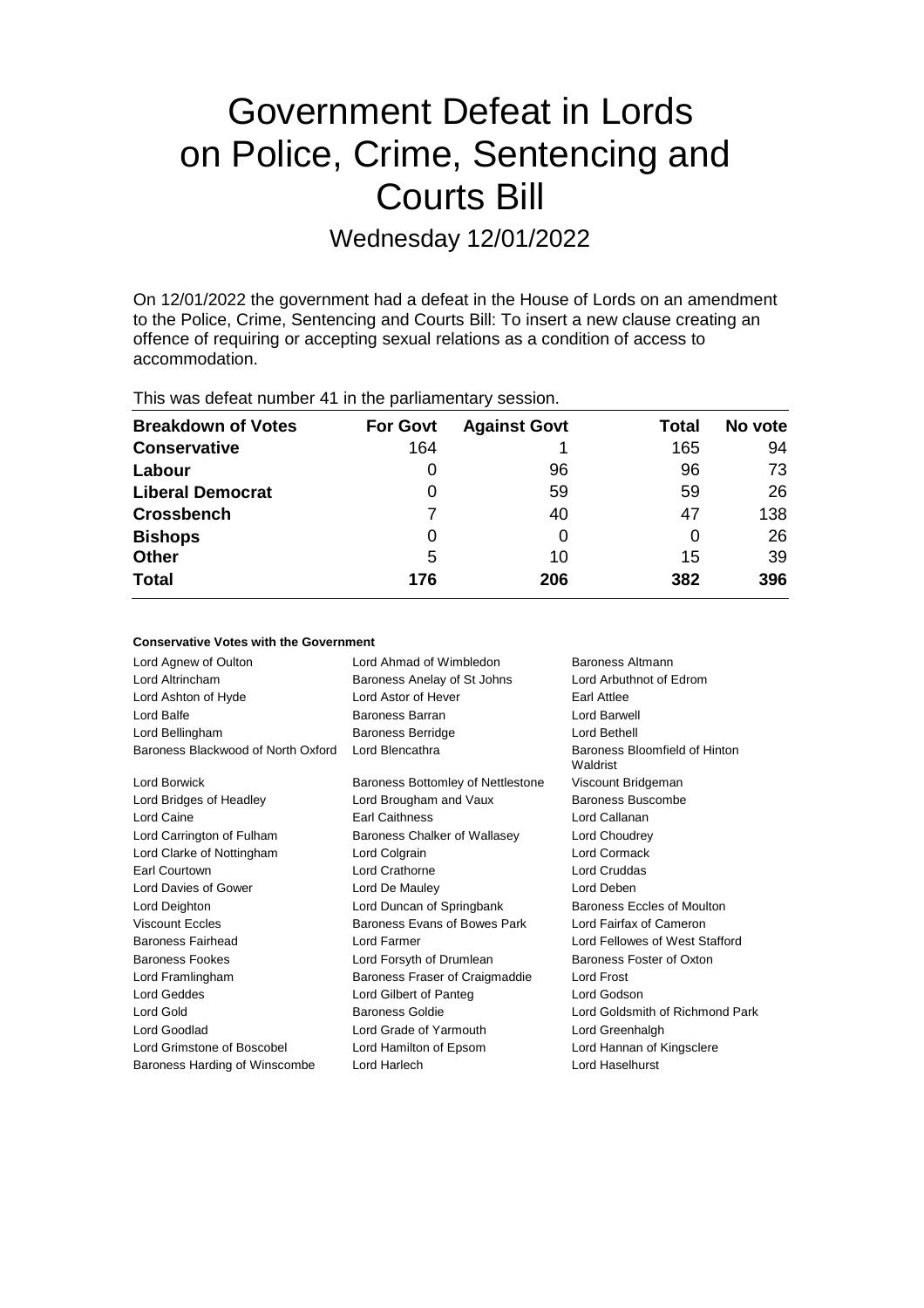Lord Young of Cookham Viscount Younger of Leckie

Lord Hayward Lord Herbert of South Downs Lord Hill of Oareford Lord Hodgson of Astley Abbotts Baroness Hodgson of Abinger Lord Holmes of Richmond Baroness Hooper Lord Horam Lord Howard of Rising Lord Howard of Lympne Earl Howe Lord Hunt of Wirral Baroness Jenkin of Kennington Lord Jopling Lord Kamall Lord Kamall Lord Keen of Elie Lord Kirkham Lord Kirkhope of Harrogate Lord Lamont of Lerwick **Lord Lancaster of Kimbolton** Lord Lansley Earl Leicester **Lord Leigh of Hurley Lord Lexden** Lord Lexden Lord Lilley Lord Lingfield Earl Liverpool Lord Mancroft Baroness Manzoor Lord Marlesford Lord Maude of Horsham **Lord McInnes of Kilwinning Baroness McIntosh of Pickering** Lord McLoughlin **Baroness Meyer** Baroness Meyer Baroness Mobarik Baroness Morgan of Cotes **Baroness Morrissey** Lord Moylan Lord Naseby **Lord Nash Baroness Neville-Jones** Baroness Neville-Rolfe **Baroness Nicholson of Winterbourne** Baroness Noakes Lord Northbrook Lord Norton of Louth Lord Offord of Garvel Lord Parkinson of Whitley Bay **Lord Pickles** Baroness Pidding Lord Polak Lord Popat Baroness Rawlings Lord Reay **Baroness Redfern Baroness Redfern Lord Robathan** Baroness Sanderson of Welton Lord Sandhurst Lord Sarfraz Lord Sassoon **Baroness Sater** Baroness Sater **Baroness** Scott of Bybrook Baroness Seccombe Lord Sharpe of Epsom Lord Sheikh Lord Sherbourne of Didsbury **Lord Shinkwin Earl Shrewsbury** Lord Smith of Hindhead Baroness Stedman-Scott Lord Sterling of Plaistow Lord Stewart of Dirleton Baroness Stowell of Beeston Lord Strathclyde Baroness Stroud Baroness Sugg Lord Taylor of Holbeach Lord Trefgarne **Viscount Trenchard** Lord True Lord Tugendhat Lord Udny-Lister Lord Vaizey of Didcot Baroness Vere of Norbiton **Baroness Verma** Baroness Verman Lord Wasserman Lord Wei Lord Wharton of Yarm Lord Willetts Baroness Williams of Trafford Lord Wolfson of Tredegar Baroness Wyld

**Conservative Votes against the Government** Baroness Newlove

### **Labour Votes with the Government**

## **Labour Votes against the Government**

Lord Layard Lord Lennie Lord Liddle

Baroness Andrews Lord Bach Lord Bassam of Brighton Lord Berkeley Baroness Blake of Leeds Lord Boateng Lord Bradley Lord Brooke of Alverthorpe Lord Browne of Ladyton Lord Campbell-Savours Lord Carter of Coles Lord Cashman Lord Clark of Windermere Lord Coaker Lord Collins of Highbury Baroness Corston Baroness Crawley Lord Davies of Brixton Lord Davies of Oldham Baroness Donaghy Baroness Drake Lord Elder Lord Falconer of Thoroton Lord Faulkner of Worcester Lord Foulkes of Cumnock Baroness Golding Lord Grantchester Lord Griffiths of Burry Port Lord Grocott Lord Hacking Lord Hain Viscount Hanworth Lord Harris of Haringey Lord Hendy Lord Hollick Lord Howarth of Newport Baroness Jones of Whitchurch Baroness Kennedy of The Shaws Lord Kennedy of Southwark

Lord Adonis Lord Alli Lord Anderson of Swansea Baroness Chakrabarti **Marting Chandos** Viscount Chandos **Baroness Chapman of Darlington** Baroness Hayman of Ullock Baroness Hayter of Kentish Town Baroness Healy of Primrose Hill Lord Khan of Burnley **Lord Knight of Weymouth** Baroness Lawrence of Clarendon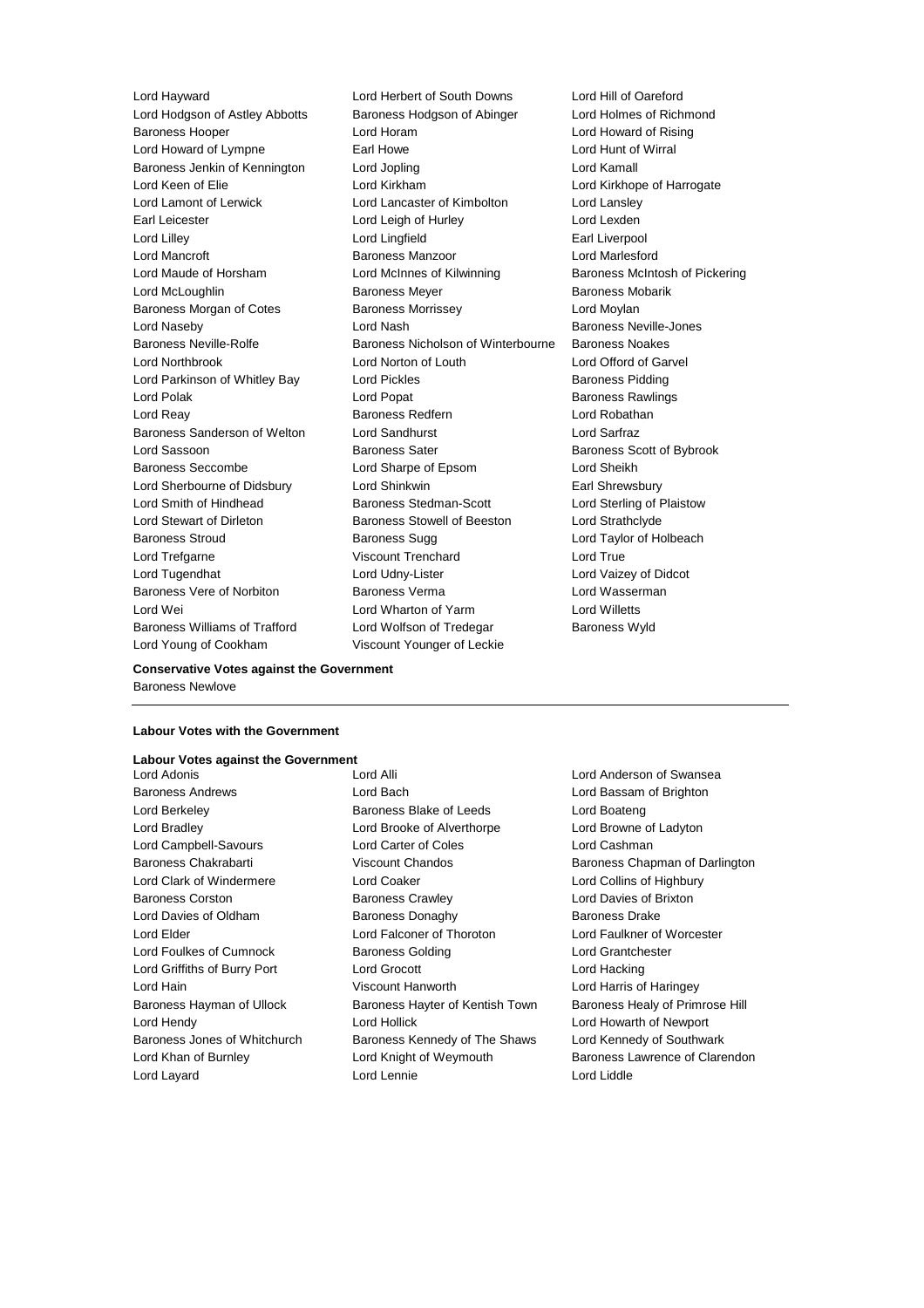| Lord Lipsey                  | Baroness Lister of Burtersett   | Baroness Mallalieu                |
|------------------------------|---------------------------------|-----------------------------------|
| Baroness McIntosh of Hudnall | Lord McNicol of West Kilbride   | <b>Baroness Merron</b>            |
| Lord Monks                   | Lord Morgan                     | Baroness Morgan of Huyton         |
| Baroness Morris of Yardley   | <b>Baroness Nye</b>             | <b>Baroness Osamor</b>            |
| <b>Baroness Pitkeathley</b>  | Lord Ponsonby of Shulbrede      | <b>Baroness Rebuck</b>            |
| Lord Reid of Cardowan        | Baroness Ritchie of Downpatrick | Lord Robertson of Port Ellen      |
| Lord Rooker                  | Lord Rosser                     | Baroness Royall of Blaisdon       |
| Lord Sawyer                  | <b>Baroness Sherlock</b>        | Lord Sikka                        |
| Baroness Smith of Basildon   | Lord Snape                      | Viscount Stansgate                |
| <b>Baroness Thornton</b>     | Lord Touhig                     | Lord Triesman                     |
| Lord Tunnicliffe             | Baroness Warwick of Undercliffe | Lord Watson of Invergowrie        |
| Lord Watts                   | Lord West of Spithead           | <b>Baroness Wheeler</b>           |
| <b>Baroness Whitaker</b>     | Lord Whitty                     | <b>Baroness Wilcox of Newport</b> |
| Lord Woodley                 | Baroness Young of Old Scone     | Lord Young of Norwood Green       |
|                              |                                 |                                   |

| Liberal Democrat Votes with the Government          |                               |                          |  |  |  |
|-----------------------------------------------------|-------------------------------|--------------------------|--|--|--|
| Liberal Democrat Votes against the Government       |                               |                          |  |  |  |
| Lord Addington                                      | Lord Allan of Hallam          | Baroness B<br>Mandeville |  |  |  |
| <b>Baroness Barker</b>                              | Lord Beith                    | <b>Baroness B</b>        |  |  |  |
| Baroness Bonham-Carter of Yarnbury Baroness Brinton |                               | Lord Bruce               |  |  |  |
| Baroness Burt of Solihull                           | Lord Campbell of Pittenweem   | Lord Chidge              |  |  |  |
| Lord Clement-Jones                                  | Baroness Featherstone         | <b>Lord Foster</b>       |  |  |  |
| Baroness Garden of Frognal                          | Lord German                   | Baroness H               |  |  |  |
| Baroness Harris of Richmond                         | <b>Baroness Humphreys</b>     | Lord Hussa               |  |  |  |
| Baroness Hussein-Ece                                | Baroness Janke                | Baroness J               |  |  |  |
| Lord Jones of Cheltenham                            | Baroness Kramer               | <b>Lord Marks</b>        |  |  |  |
| Lord McNally                                        | Lord Newby                    | <b>Lord Oates</b>        |  |  |  |
| Lord Paddick                                        | Lord Palmer of Childs Hill    | Baroness P               |  |  |  |
| <b>Baroness Pinnock</b>                             | Lord Purvis of Tweed          | <b>Baroness R</b>        |  |  |  |
| Lord Razzall                                        | Lord Redesdale                | Lord Renna               |  |  |  |
| Baroness Scott of Needham Market                    | <b>Lord Scriven</b>           | Lord Shark               |  |  |  |
| Baroness Sheehan                                    | Lord Shipley                  | <b>Baroness S</b>        |  |  |  |
| Lord Stoneham of Droxford                           | Lord Storey                   | Lord Strasb              |  |  |  |
| <b>Lord Stunell</b>                                 | <b>Baroness Suttie</b>        | <b>Lord Tevers</b>       |  |  |  |
| Lord Thomas of Gresford                             | Baroness Thomas of Winchester | <b>Baroness T</b>        |  |  |  |
| Viscount Thurso                                     | Lord Tope                     | Lord Wallad              |  |  |  |
| <b>Baroness Walmsley</b>                            | Lord Willis of Knaresborough  |                          |  |  |  |

Baroness Bakewell of Hardington Mandeville Baroness Benjamin Lord Bruce of Bennachie Lord Chidgey Lord Foster of Bath Baroness Hamwee Lord Hussain Baroness Jolly Lord Marks of Henley-on-Thames Baroness Parminter Baroness Randerson Lord Rennard Lord Sharkey Baroness Smith of Newnham Lord Strasburger Lord Teverson er Baroness Thornhill Lord Wallace of Saltaire

## **Crossbench Votes with the Government**

Lord Brown of Eaton-under-Heywood Earl Erroll **Earl Example 2018** Earl Kinnoull Lord Mawson Lord Patel Lord Trevethin and Oaksey Duke of Wellington

## **Crossbench Votes against the Government**

Baroness Meacher Baroness O'Loan

Lord Aberdare Lord Alton of Liverpool Lord Best Baroness Bull Baroness Campbell of Surbiton Lord Carlile of Berriew Earl Clancarty Viscount Colville of Culross Baroness Coussins Viscount Craigavon **Craigavon** Lord Crisp **Baroness D'Souza** Baroness Greengross **Lord Greenway Community** Baroness Grey-Thompson Lord Hannay of Chiswick **Baroness Hayman** Lord Hogan-Howe Lord Hope of Craighead **Baroness Hunt of Bethnal Green** Lord Judge Lord Kerslake **Baroness Kidron** Baroness Kidron Lord Krebs

Lord Londesborough Lord Macdonald of River Glaven Baroness Masham of Ilton<br>
Baroness Meacher Baroness O'Loan Lord Pannick